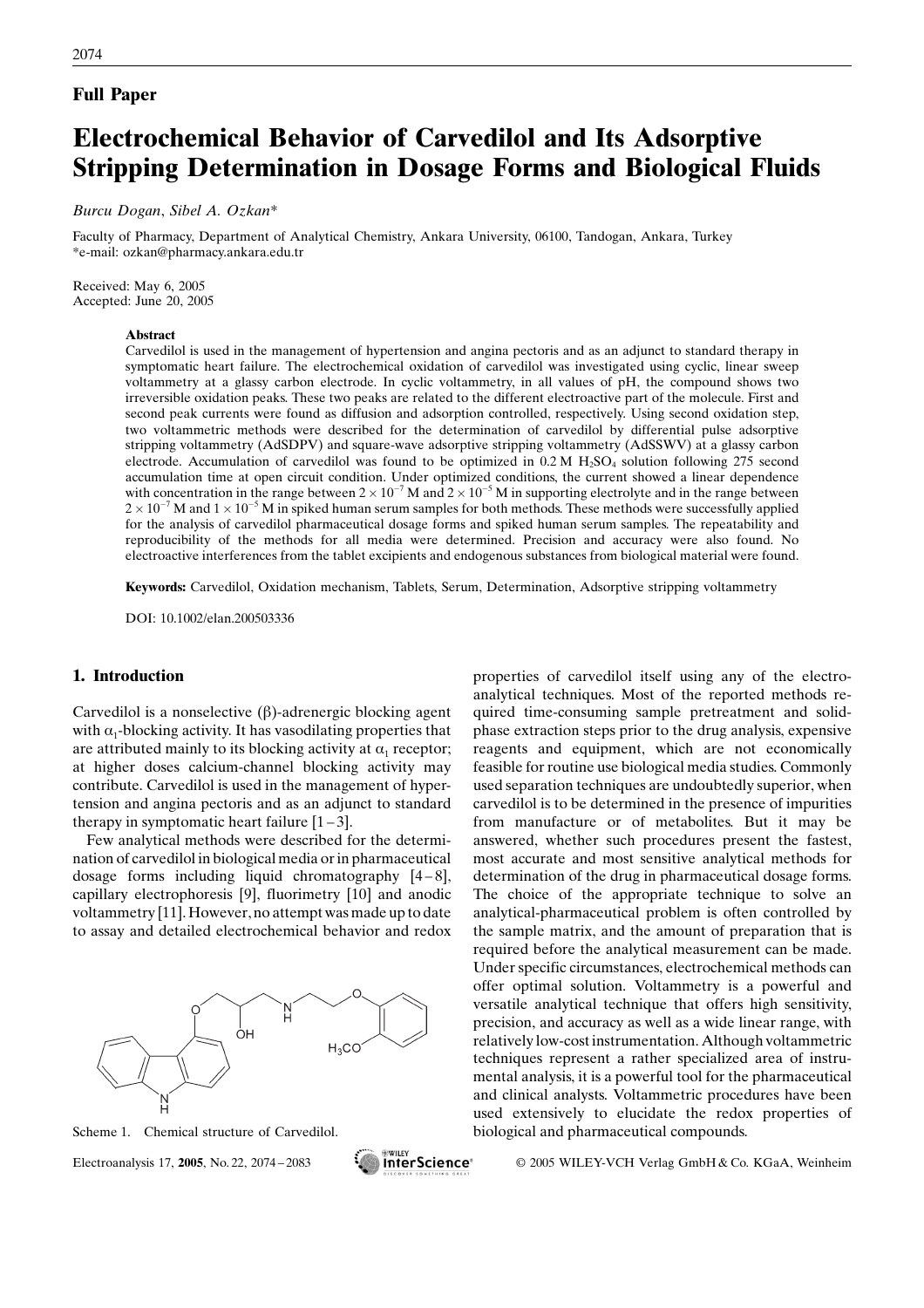Adsorptive stripping analysis is an extremely sensitive electrochemical technique for measuring trace amount of compounds. Its remarkable sensitivity is attributed to the combination of an effective preconcentration step with advanced measurement procedures that generates an extremely favorable signal-to-background ratio. In this technique, trace amount of compounds can be measured at low concentrations, utilizing relatively inexpensive instrumentation. Cyclic voltammetry is the most widely used technique for acquiring qualitative information about electrochemical reactions. This technique has been widely used in studying the redox mechanisms of many pharmaceutically and biologically significant molecules. The results of such investigations into the redox chemistry of biomolecules and drugs might have profound effects on the understanding of their in-vivo redox processes or pharmaceutical activity. This technique is often the first experiment performed in an electroanalytical study.  $[12-14]$ .

The voltammetric determination of carvedilol has been studied by differential pulse voltammetry [11]. In this literature, Radi et al. was worked on the anodic voltammetric behavior of carvedilol using CV technique. They used the CV method for obtaining some important parameters such as diffusion or adsorption controlled process, reversible or irreversible procedure etc. This CV studies were realized in the short potential ranges. For this reason they could not obtained the second peak potential. They also proposed DPV procedure only based on the application of carvedilol pharmaceutical dosage form using glassy carbon electrode. The nature of the processes manifested in current peaks observed in Britton – Robinson buffers was not identified. Furthermore, in protic solvents where electron transfers are accompanied by proton transfers, the important role of pH and nature of the buffer, and the oxidation mechanisms of carvedilol were not discussed. Resulting empirical analytical method may be prone to unexpected matrix effects. The authors [11] only indicated that electrode processes involved are irreversible and diffusion controlled.

This work aimed to study the detailed voltammetric behavior and sensitive assay of carvedilol at a glassy carbon electrode using cyclic, linear sweep, DPV, SWV, AdSDPV and AdSSWV techniques. The adsorption nature of the drug at the glassy carbon electrode surface form the bases for the electroanalytical determination of carvedilol in pharmaceutical dosage forms and biological fluids such as human serum. In addition the purposed method can be considered as a stability-indicating and fully validated assay.

## 2. Experimental

All voltammetric measurements such as cyclic, linear sweep, differential pulse, square-wave, adsorptive stripping differential pulse, adsorptive stripping square-wave voltammetry were carried out using a BAS 100W electrochemical analyzer. A three electrode cell system incorporating the glassy carbon disc electrode as working electrode, a platinum wire auxiliary electrode, and an Ag/AgCl (3 M

KCl) reference electrode and standard one-compartment three-electrode cell of 10 mL capacity were used in all experiments.

Before each measurement the glassy carbon electrode was polished manually with aqueous slurry of alumina powder  $(\emptyset: 0.01 \mu m)$  on a damp smooth polishing cloth (BAS velvet polishing pad). All measurements were realized at room temperature.

The pH was measured using a pH meter Model 538 (WTW, Austria) using a combined electrode (glass electrode-reference electrode) with an accuracy of  $\pm 0.05$  pH.

Voltammetric analyses were carried out in  $0.2 M H_2SO<sub>4</sub>$ . The accumulation potential (usually open circuit condition) was applied for a selected deposit time (275 s) while the solution was stirred at 600 rpm. The stirrer was then stopped and after 10 s rest period, the compound was removed by stripping anodically using differential pulse and squarewave voltammetry. All data were obtained at ambient temperature.

Operating conditions for DPV were: pulse amplitude, 50 mV; pulse width, 50 ms; scan rate; 20 mV s<sup>-1</sup>; for the SWV were: pulse amplitude, 25 mV; frequency, 15 Hz; potential step, 4 mV; for Adsorptive stripping DPV were: scan rate  $20 \text{ mV s}^{-1}$ , pulse amplitude 50 mV; pulse width; 50 ms, pulse period: 200 ms, and for Adsorptive stripping SWV were: step potential: 4 mV, amplitude 25 mV, frequency, 15 Hz.

#### 2.1. Reagents

Carvedilol and Diladrent tablets were kindly supplied by Roche Pharm. Ind. (Istanbul, Turkey). Model compounds, etodolac, melatonin, tamsulosin, l-dopa, and mebeverin HCl were kindly supplied from different pharmaceutical company. Indol-3-acetic acid and indol-3-butiric acid were also used as model compounds and they were supplied from Sigma. All chemicals for preparation of buffers and supporting electrolytes were reagent grade (Merck or Sigma).

Stock solutions of carvedilol  $(1 \times 10^{-3} \text{ M})$  were prepared in methanol and kept in the dark in a refrigerator. Carvedilol working solutions under voltammetric investigations were prepared by dilution of the stock solution and contained 20% methanol. The stock solutions of all other compounds were also prepared in methanol or bi-distilled water and kept in the dark in a refrigerator.

Four different supporting electrolytes, namely sulfuric acid  $(0.1; 0.2; 0.3 \text{ and } 0.5 \text{ M})$ , phosphate buffer  $(0.2 \text{ M};$ pH 2.0 – 12.0), acetate buffer (0.2 M; pH 3.5 – 5.7), Britton – Robinson buffer  $(0.04 \text{ M}, \text{pH } 2.0 - 12.0)$  were prepared in doubly distilled water.

The calibration curve for AdSDPVand AdSSWVanalysis was constructed by plotting the peak current against the carvedilol concentration. The ruggedness and precision were checked at different days, within day  $(n=5)$  and between days  $(n=5)$  for two different concentrations. Relative standard deviations were calculated to check the ruggedness and precision of the method. [15, 16].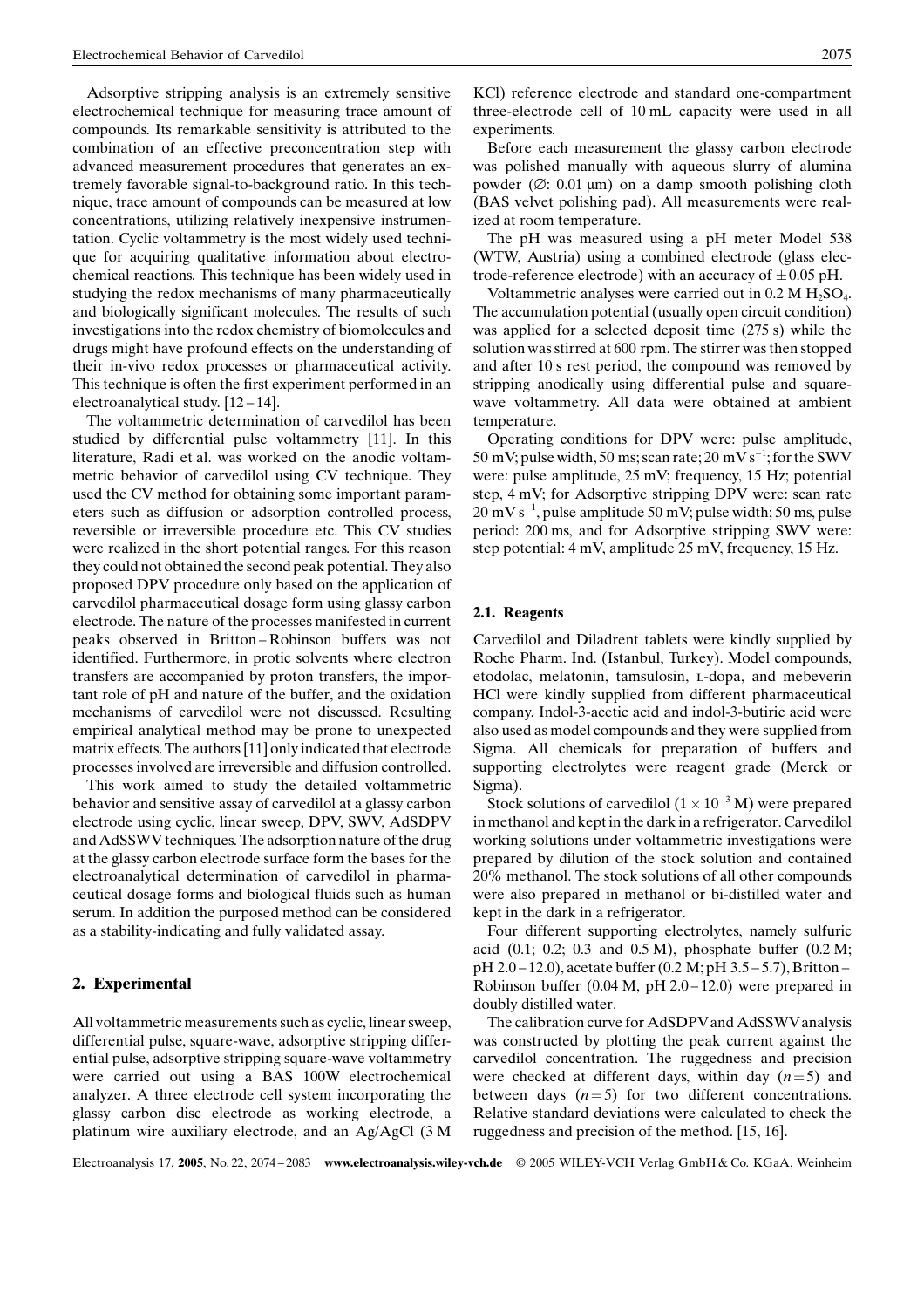The accuracy and precision of the developed methods are described in a quantitative fashion by the use of relative errors (Bias%). One example of the Bias% is the accuracy, which describes the deviation from the expected results. All solutions were protected from light and were used within the same day after preparation to avoid decomposition. However, current-potential curves of carvedilol solutions recorded three weeks after preparation did not show any appreciable change in assay values.

## 2.2. Diladrent Tablet Assay Procedure

Ten tablets of Diladrent (Roche Pharm Ind., Istanbul), containing 25 mg carvedilol per tablet, were accurately weighed and crushed to a homogeneous fine powder in a mortar. An adequate amount of this powder, corresponding to a stock solution of concentration  $1 \times 10^{-3}$  M, was weighed, transferred into a 50 mL calibrated flask and completed to the volume with methanol. The contents of the flask were sonicated for 10 min to achieve complete dissolution. Analyzed solutions were prepared by taking aliquots of the clear supernatant and diluting with the selected supporting electrolyte. Voltammograms were recorded according to the AdSDPVand AdSSWV parameters and as in pure carvedilol.

#### 2.3. Recovery Experiments

Recovery of the analyte of interest from a given matrix can be used as a measure of the accuracy or the bias of the method. The same range of concentrations as employed in the linearity studies is used. To study the accuracy and reproducibility of the proposed techniques, recovery experiments were carried out using the standard addition method.

In order to know whether the excipients show any interference with the analysis, known amounts of pure carvedilol were added to the pre-analyzed tablet formulation and the mixtures were analyzed by the proposed method. The recovery results were determined based on five parallel analyses.

#### 2.4. Analysis of Spiked Human Serum Samples

Serum samples, obtained from healthy subjects (after obtaining their written consent) were stored frozen until assay. After gentle, thawing, an aliquot volume of sample was spiked with carvedilol dissolved in methanol to achieve final concentration of  $1 \times 10^{-3}$  M and treated 1.0 mL acetonitrile (about 1:1;  $v/v$ ) as serum denaturing and precipitating agent, then the volume was completed to 2 mL with the same serum sample. The sample tubes were vortexed for 10 min and then centrifuged for 10 min at  $5000 \times g$  for removing of protein residues. The supernatant was taken carefully. The concentration of carvedilol was varied in the range of 2  $\times$  10<sup>-7</sup> to 1  $\times$  10<sup>-5</sup> M in human serum

samples. These solutions were analyzed in the one compartment voltammetric cell containing  $0.2 \text{ M H}_2\text{SO}_4$  and constant amount of methanol (20%)in order to obtain a final solution of  $20:80$  methanol:  $0.2 \text{ M H}_2\text{SO}_4$ . The amount of carvedilol in spiked human serum samples for the recovery studies was calculated from the related linear regression equation.

# 3. Results and Discussion

No previous detailed electrochemical data were available concerning the electrode behavior of carvedilol. Carvedilol is manifested on current-voltage curves recorded by CVand LSVon a glassy carbon electrode by two anodic peaks (I, II) (at less positive potentials) and one wave (III) (at more positive potentials than the peaks) depending on pH (Fig. 1). All anodic responses will be discussed in this contribution. The peak currents and peak potentials were determined in supporting electrolytes containing 20% methanol (v/v) to maintain solubility. Therefore, several measurements with different electrochemical techniques (cyclic, linear sweep, differential pulse and square-wave voltammetry) were performed using various supporting electrolytes and buffers in order to obtain such information. Carvedilol was electrochemically oxidized in a broad pH range (1.3 – 12.00) using glassy carbon disc electrode.

The scan rate studies were realized between 5 and 1000 mV s<sup>-1</sup> range. The less positive peak  $(i_{p1})$  corresponds to one electrooxidation step of carvedilol and is diffusion controlled. This is confirmed by a linear dependence of peak current  $i_{p1}$  on concentration of carvedilol and on its linear dependence on  $v^{1/2}$  according to the following equation, which is obtained in Britton – Robinson buffer at pH 11.00:

$$
i_{\text{p1}} \ (\mu\text{A}) = 0.26 \ v^{1/2} \ (\text{mV s}^{-1}) - 0.61 \ r = 0.997 \ (n = 10)
$$

A 73 mV positive shift in the first peak  $(i_{n1})$  potential confirmed the irreversibility of the oxidation process with absence of the cathodic peak or wave.

A plot of logarithm of the first peak current (log  $i_{p1}$ ) versus logarithm of scan rate (log  $v$ ) gave a straight line with a slope of 0.65, close to the theoretical value of 0.5, which is expressed for an ideal reaction the diffusion controlled electrode process [18].

The equation obtained is:

 $\log i_{\rm pl}$  (µA) = 0.65 log v (mV s<sup>-1</sup>) – 1.05 r = 0.998 (n = 10)

The peak potential of the first peak remains practically pHdependent in all values. The first peak potential  $(E_{p1})$  values are shifted to less positive potential values with increasing pH. It is a general rule that a conjugate base is oxidized at less positive potentials than the corresponding acid form. Thus the observed pH dependence indicates that the electroactive group which is corresponding to the first peak is in acid-base equilibrium with pKa about 8.0. Above pH 8.0 the  $E_{p1}$  still is shifted to less positive potential values with increasing pH (Fig. 2a). This intersection point of the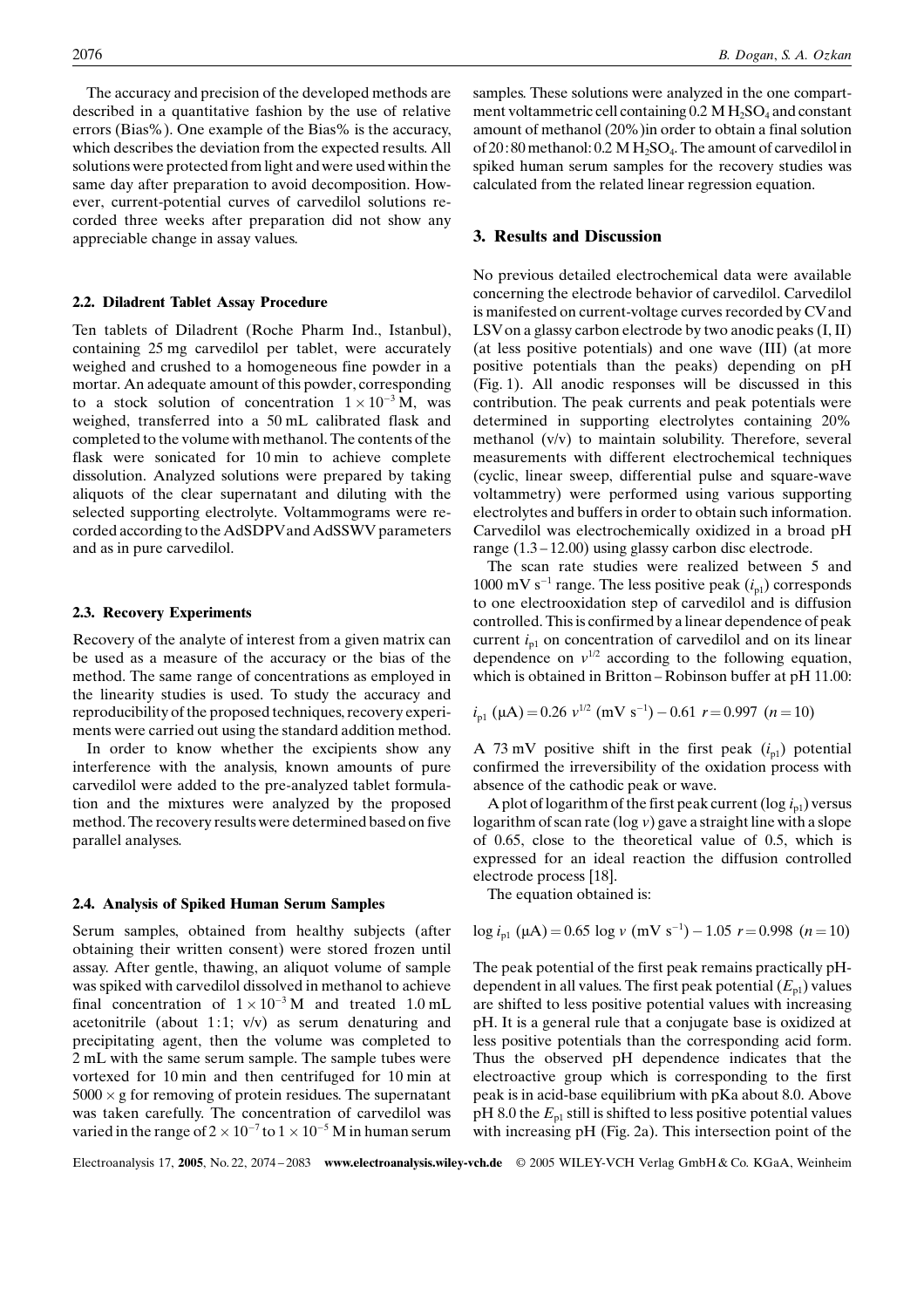

Fig. 1. Cyclic voltammograms of  $1 \times 10^{-4}$  M cervedilol in 0.2 M H<sub>2</sub>SO<sub>4</sub> (a); phosphate buffer at pH 2.0 (b); at pH 6.0 (c); Britton – Robinson buffer at pH 10.0 (d) with constant amount methanol (20%). Scan rate:  $100 \text{ mV s}^{-1}$ .

curves is close to the pKa value of carvedilol which is pKa varying between 7.7 and 7.9 [17]. The influence of pH on the carvedilol first peak current was also studied. The  $i_{p1}$  versus pH plot (Fig. 2b) shows that peak current is maximum in the basic media. The experimental results showed that the shapes of the curves and peak current were better in Britton – Robinson buffer at pH 11.0. Our obtained results for the first peak are not agreement with the Radi et al. [11]  $E_{\text{pl}}$ -pH study. They obtained two intersection points for  $E_{\text{pl}}$ pH graph and maximum peak current in Britton – Robinson buffer at pH 8.0. They did not realize the detailed study on the first peak such as nature of the buffer effect. Also they did not search and focus on the second peak, which is more important process for the analytical application. There is not any information about second peak in that article [11].

The linear segments can be expressed by the following equations in all buffers for the first peak using CV technique. In the first linear section, disharmony was obtained between Britton – Robinson (0.04 M) and phosphate buffer (0.2 M) in the pH range 2 to 5. This may be occurred due to the differences of the ionic strength of the buffers.

 $E_p(mV) = 941.5 - 33.41pH$   $r = 0.967$  (between 2.0 and 8.0)  $E_p(mV) = 1172 - 62.2 \text{ pH } r = 0.998 \text{ (between 8.0 and 12.0)}$  The more positive peak  $(i_{p2})$  corresponds to second and our focused electrooxidation step for the sensitive analytical application of carvedilol and the second process was found to be adsorption controlled. The effect of the potential scan rate between 5 and 250 mV  $s^{-1}$  on the second peak current and potential of carvedilol was evaluated. A 105 mV positive shift in the second peak potential was also confirmed the irreversibility of second oxidation process with absence of the cathodic wave. When the scan rate varied from 5 to 250 mV s<sup>-1</sup> in  $6 \times 10^{-5}$  M solution of carvedilol, a linear dependence of the peak intensity  $i_{n2} (\mu A)$ upon the scan rate  $v$  (mV s<sup>-1</sup>) was found, confirmed an adsorptional behavior. This equation is noted below in  $0.2 M H_2SO_4$ :

$$
i_{p2}
$$
 (µA) = 0.108 v (mV s<sup>-1</sup>) + 1.49 r = 0.995 (n = 7)

A plot of logarithm of peak current versus logarithm of scan rate gave a straight line with a slope of 0.87, close to the theoretical value of 1.0, which is expressed for an ideal reaction the adsorption controlled electrode process [18].

The equation obtained is:

$$
\log i_{\text{p2}} \ (\mu \text{A}) = 0.87 \ \log v \ (\text{mV s}^{-1}) - 0.61 \ r = 0.997 \ (n = 7)
$$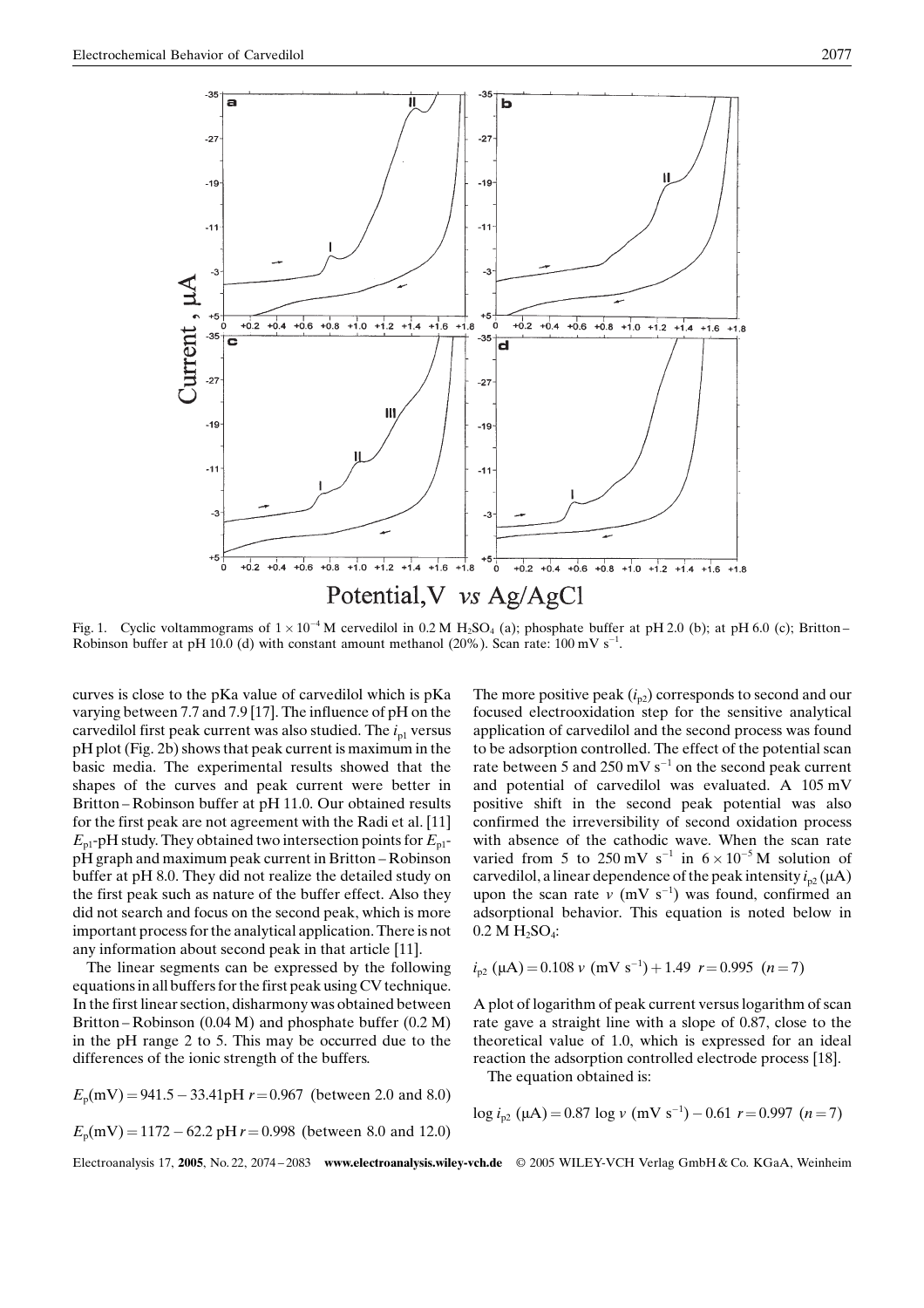

Fig. 2. Effect of pH on carvedilol first peak potential (a) and peak current (b); carvedilol concentration  $1 \times 10^{-4}$  M with constant amount methanol (20%). ( $\Box$ ) H<sub>2</sub>SO<sub>4</sub> (0.1 M; 0.2 M; 0.3 M and 0.5 M); ( $\circ$ ) Britton – Robinson (0.04 M); ( $\triangle$ ) phosphate  $(0.2 M)$  and  $(\diamond)$  acetate buffers  $(0.2 M)$ .

The peak potential of the second oxidation process  $(E_{p2})$ moved to less positive potential with a giving two linear segments.

These two linear segments can be expressed by the following equations in all buffer solutions using by CV technique.

 $E_p$  (mV) = 1353.7 – 58.92 pH r = 0.983(between 2.0 and 8.0)

 $E_p$  (mV) = 1028.6 – 15.0 pH r = 0.991 (between 8.0 and 12.0)

The observed pH dependence with  $E_{p2}$  indicates that the second electroactive group which is corresponding to the second peak is in acid-base equilibrium with also pKa about 8.0. Above pH 8.0,  $E_{p2}$  slightly shifted to less positive potential values with increasing pH (Fig. 3a). This intersection point of the curves is also close to the pKa value of carvedilol [17]. This can also be explained by changes in protonation of the acid-base functions in the molecule.



Fig. 3. Effect of pH on carvedilol second peak potential (a) and peak current (b). Carvedilol concentration  $1 \times 10^{-4}$  M with constant amount methanol (20%). ( $\Box$ ) H<sub>2</sub>SO<sub>4</sub> (0. 1 M; 0.2 M; 0.3 M and 0.5 M); ( $\circ$ ) Britton – Robinson (0.04 M); ( $\triangle$ ) phosphate  $(0.2 M)$  and  $(\diamond)$  acetate buffers  $(0.2 M)$ .

The influence of pH on the carvedilol second peak current  $(i_{p2})$  at glassy carbon disc electrode was also studied. The  $i_{p2}$ versus pH graph (Fig. 3b) shows that peak current is maximum in the acidic media and the shape of the curve and the  $i_{n2}$  were better in 0.2 M H<sub>2</sub>SO<sub>4</sub>. For this reason 0.2 M  $H<sub>2</sub>SO<sub>4</sub>$  was chosen with respect to sharp response and better peak shape for the analytical application using adsorptive stripping techniques.

According to the obtained results from the  $i_{n1}$  and  $i_{n2}$ , the first and second peaks were found diffusion and adsorption controlled process, respectively. For this reason, the second peak was chosen for the analytical application because of the possibility using more sensitive adsorptive stripping techniques.

The Tafel plots (log i versus  $E$ ) was obtained with a scan rate of 5 mV  $s^{-1}$  beginning from a steady-state potential in Britton – Robinson buffer at pH 11.00 for the first peak and in 0.2 M H<sub>2</sub>SO<sub>4</sub> for the second peak. The  $\alpha_n$  value of the first anodic reaction  $(i<sub>p1</sub>)$  from the slope of the linear part of the Tafel plot was found to be as 0.266 and for the second anodic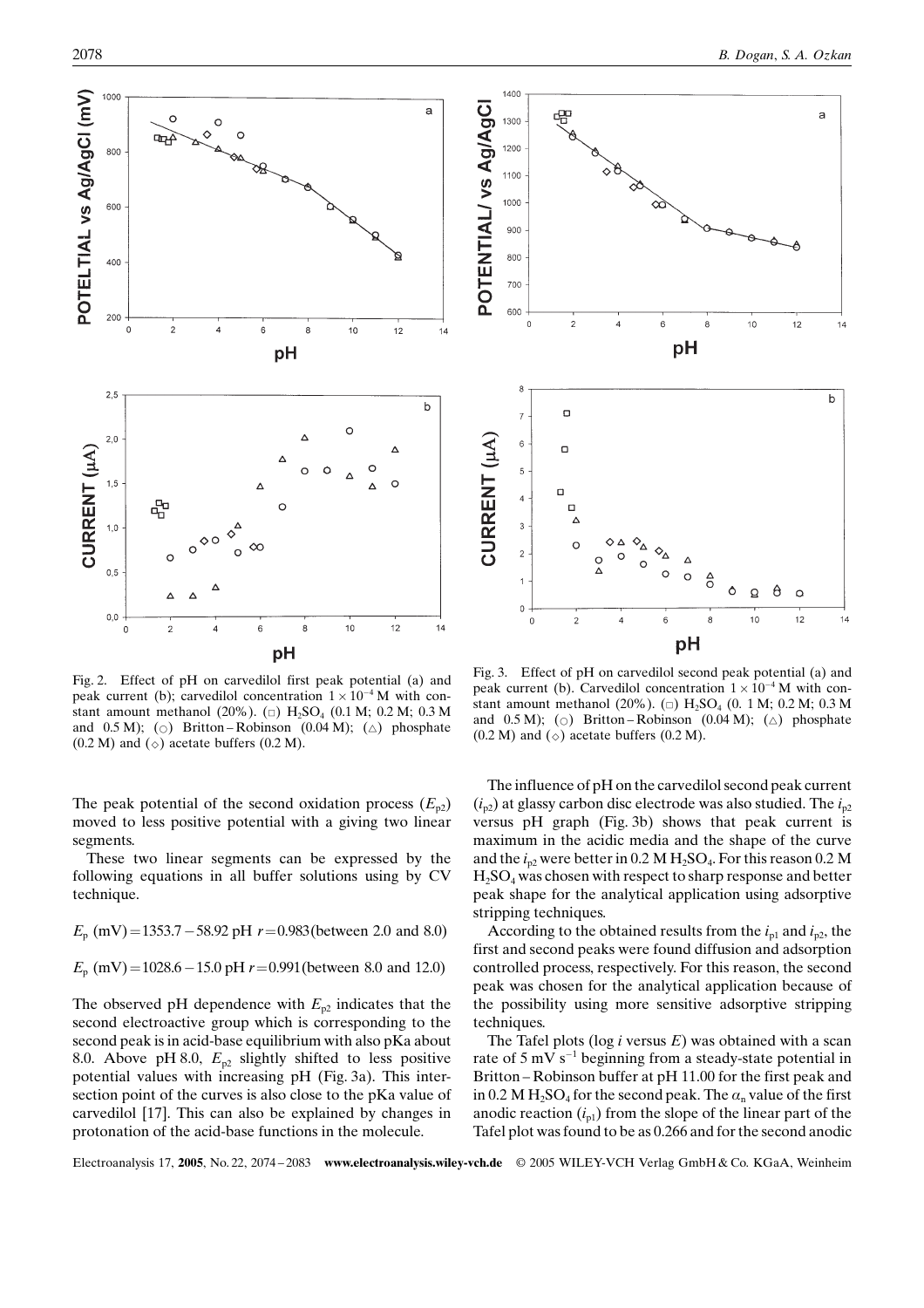

Fig. 4. Repetitive cyclic voltammograms of  $1 \times 10^{-4}$  M carvedilol in phosphate buffer at pH 3.0 with constant amount methanol (20%). Scan rate  $100 \text{ mVs}^{-1}$ . The numbers indicate the number of scan. a) The full scale is shown and b) is zoomed to specific potential range indicated with arrow.

reaction  $(i_{p2})$  is 0.1097. The exchange current density  $(i_o)$  is  $1.91 \times 10^{-8}$  A cm<sup>-2</sup> and  $8.13 \times 10^{-8}$  A cm<sup>-2</sup> for the first  $(i_{p1})$ and second  $(i_{p2})$  anodic process, respectively. These values together with the absence of cathodic waves in CV (Fig. 1) indicated the irreversibility of the oxidation reaction.

Voltammetric methods especially cyclic voltammetry are most suitable for investigating the redox behavior of the new pharmaceutical compound; this can give insights into its metabolic fate [19]. Cyclic voltammetric measurements from the redox properties of active compounds  $[20-29]$  and biomolecules [30 – 32] might have profound effects on the understanding of the redox mechanism related to the activity of the carvedilol compound. The anodic oxidative behavior of carvedilol is comparable to indole and alkoxybenzene oxidations that were reported our previous study and literature assay  $[20-29]$ . To support the working hypothesis that it is the carbazole ring (similar oxidation way with indole ring) and methoxy group on the phenyl ring in carvedilol that undergoes oxidation, the behavior of anodic peaks  $i_{p1}$  (related to carbazole) and  $i_{p2}$  (related to methoxy group) of carvedilol was compared with that some model compounds. There are two main groupings present in the structure of carvedilol, which might be considered as undergoing electro-oxidation: the carbazole ring and alkoxybenzene ring.

As a model substances for oxidation of the carbazole ring (similar with indole oxidation), were used different compounds namely etodolac, melatonin, fluvastatin, indole-3-

acetic acid and indole-3-butiric acid. The electrooxidation of the indole moiety of all compounds have already reported [22, 25 – 29]. Our obtained results revealed a good agreement with the redox mechanism postulated for the model compounds could be oxidized electrochemically by oxidation on the nitrogen atom in the carbazole ring of the carvedilol molecule, which is electroactive in both acidic and basic media. These results strongly indicate that in carvedilol first oxidation step is related to the nitrogen atom on the carbazole ring. Carbazole ring can be converted for instance into 3-hydroxycarbazole or carbazole-1,4-dione [33] under the action of specific circumstances. The oxidation mechanism of carbazole ring is similar to the oxidation of other N-containing compounds such as indole group.

As model substances for oxidation of methoxybenzene moiety, were used three drugs, Tamsulosin, Formaterol, Mebeverin HCl and two model compounds 4-methoxyphenol and anisole. The electrooxidation of the methoxybenzene of Tamsulosin and formaterol have already been reported to our previous studies [20, 21]. Tamsulosin and Mebeverin are oxidized over most of the pH range in a single peak at potentials by about 0.12 V and 0.26 V less positive than those of second peak of carvedilol. The anodic behavior of carvedilol is comparable to alkoxybenzene oxidation also, which was reported in our previous study [20, 21]. As a comparative study anisole and 4-methoxyphenol were also performed by cyclic voltammetry at the glassy carbon electrode, as a function of pH in order to identify the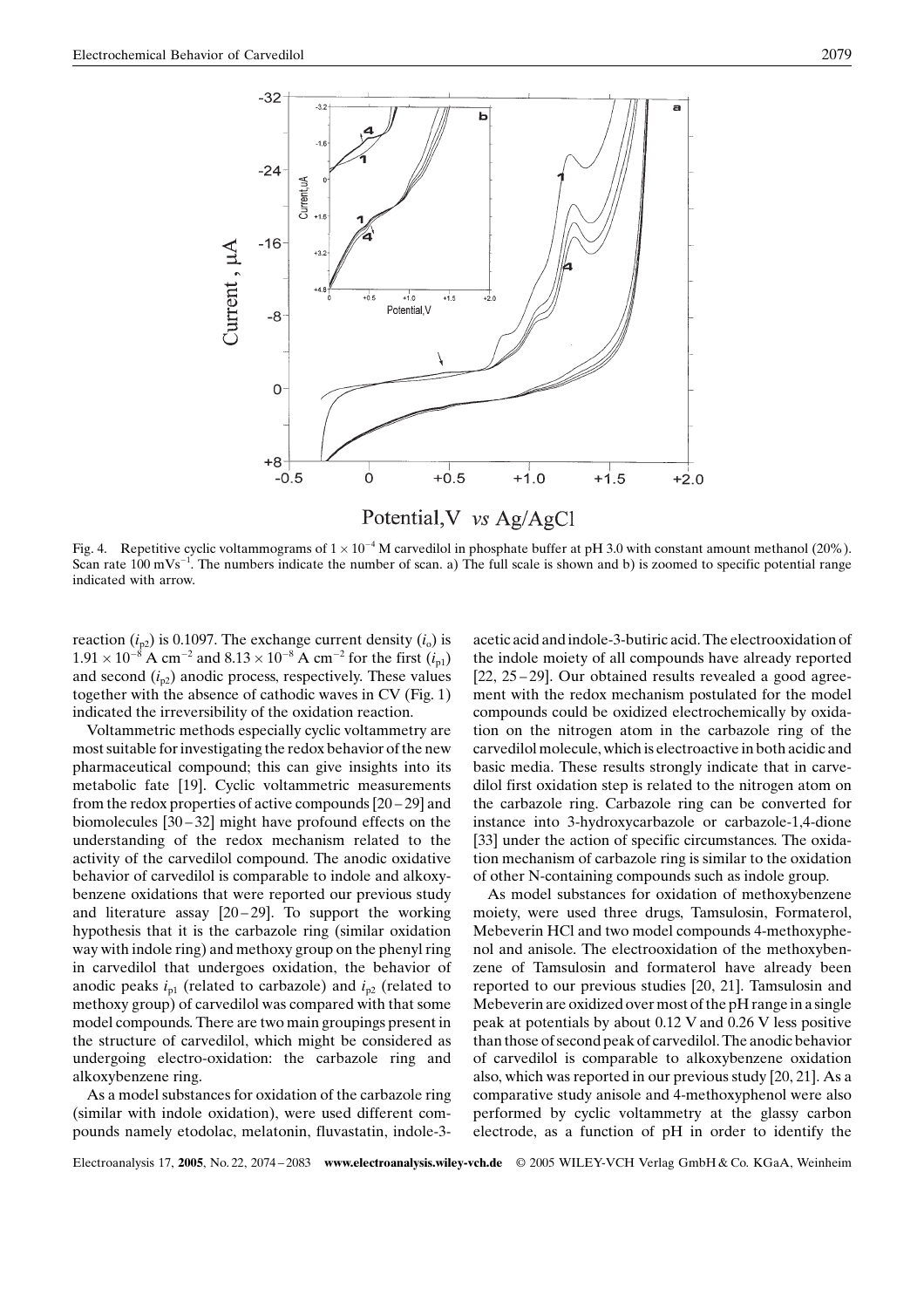oxidation process of carvedilol (not shown). Anisole and 4 methoxyphenol are both converted to quinone [24]. Our obtained results revealed a good agreement with the redox mechanism postulated for similar compounds such as formaterol fumarate, mefexamide, sulpride, Tamsulosin and model compounds such as anisole and 4-methoxyphenol and suggested that carvedilol can be determined electrochemically by oxidation of methoxybenzene group. Anodic oxidation of methoxybenzenes in aqueous acidic medium also leads to loss of the methoxy substituent, this time through ipso-substitution on the radical-cation by water [24]. Carvedilol oxidizes in all supporting electrolyte via initial two electron oxidation, including fast chemical reactions with water to give the benzoquinone, which is responsible for the redox couple (Fig. 4). This cationic radical intermediate is well known in anodic oxidation of aromatic ethers. This redox couple can be easily seen in Figure 4.

Taking into account all the studies performed so far and the appearance of a new redox couple at lower potential, likely corresponding to the reversible behavior of a liberated dihydroxyphenyl species, we suggested that the second oxidation process of carvedilol may be occurring on the methoxybenzene groups of the molecule, which is electroactive in both acidic and basic media. The second oxidation step and related mechanism and parameters were not indicated and explained in Radi et al. study [11].

With the above results we can confirm that the electroactive center corresponding to the first and second anodic peak was the nitrogen atom on the carbazole ring and methoxybenzene group, respectively.

# 3.1. Analytical Parameters and Validation of the Developed Methods

Pulse voltammetric techniques such as DPV, SWV, adsorptive pulse techniques are effective and rapid electroanalytical techniques with well-established advantages, including good discrimination against background currents and low detection limits [12, 13]. Especially, adsorptive stripping analysis greatly enhances the scope of stripping measurements toward numerous low amount compounds. Short adsorption times  $(1-5 \text{ min})$  result in a very effective interfacial accumulation. This technique has been shown to be highly suitable for measuring organic drug compounds.

To develop a rugged and suitable voltammetric methods for the quantitative determination of carvedilol, various supporting electrolyte and different methanol ratios were employed. After our preliminary trials using different percentage of methanol, 20% of methanol ratio gave the best response. Different supporting electrolytes, such as sulfuric acid, phosphate, acetate and Britton – Robinson buffers were examined. The peak current-potential curve is the most useful analytical signal for both differential pulse and square-wave techniques and also their adsorptive stripping modes in  $0.2 M H<sub>2</sub>SO<sub>4</sub>$  with constant amount methanol as 20%. Also all adsorptive stripping parameters



Fig. 5. Effect of accumulation potential on the peak current at 60 s accumulation time (a); and effect of accumulation time on the peak current, accumulation potential  $+0.95 \text{ V}$  of  $6 \times 10^{-5} \text{ M}$ carvedilol in the presence of  $0.2 M H_2SO_4$  using AdSDPV method.

such as accumulation time, potential etc. were investigated in Britton – Robinson buffer at pH 11.0, phosphate buffer at pH 2.0 and 6.0. After all detailed investigation the best results with respect to signal enhancement (Fig. 3b) accompanied by sharper response was obtained with 0.2 M  $H_2SO_4$ . This supporting electrolyte was chosen for subsequent determination experiments.

Adsorption of the analyte was confirmed by the results obtained with cyclic voltammetry. The plot of logarithm of peak current versus logarithm of scan rate has a slope of 0.87, close to the theoretical value of 1.0 which is expressed for an ideal reaction of the adsorption controlled electrode process. The spontaneous accumulation of carvedilol can be exploited for effective preconcentration prior to the voltammetric scan. Figure 5a displays the resulting peak current versus accumulation potential for  $6 \times 10^{-6}$  M carvedilol. An adsorption potential of 950 mV was adopted for analytical determination of carvedilol.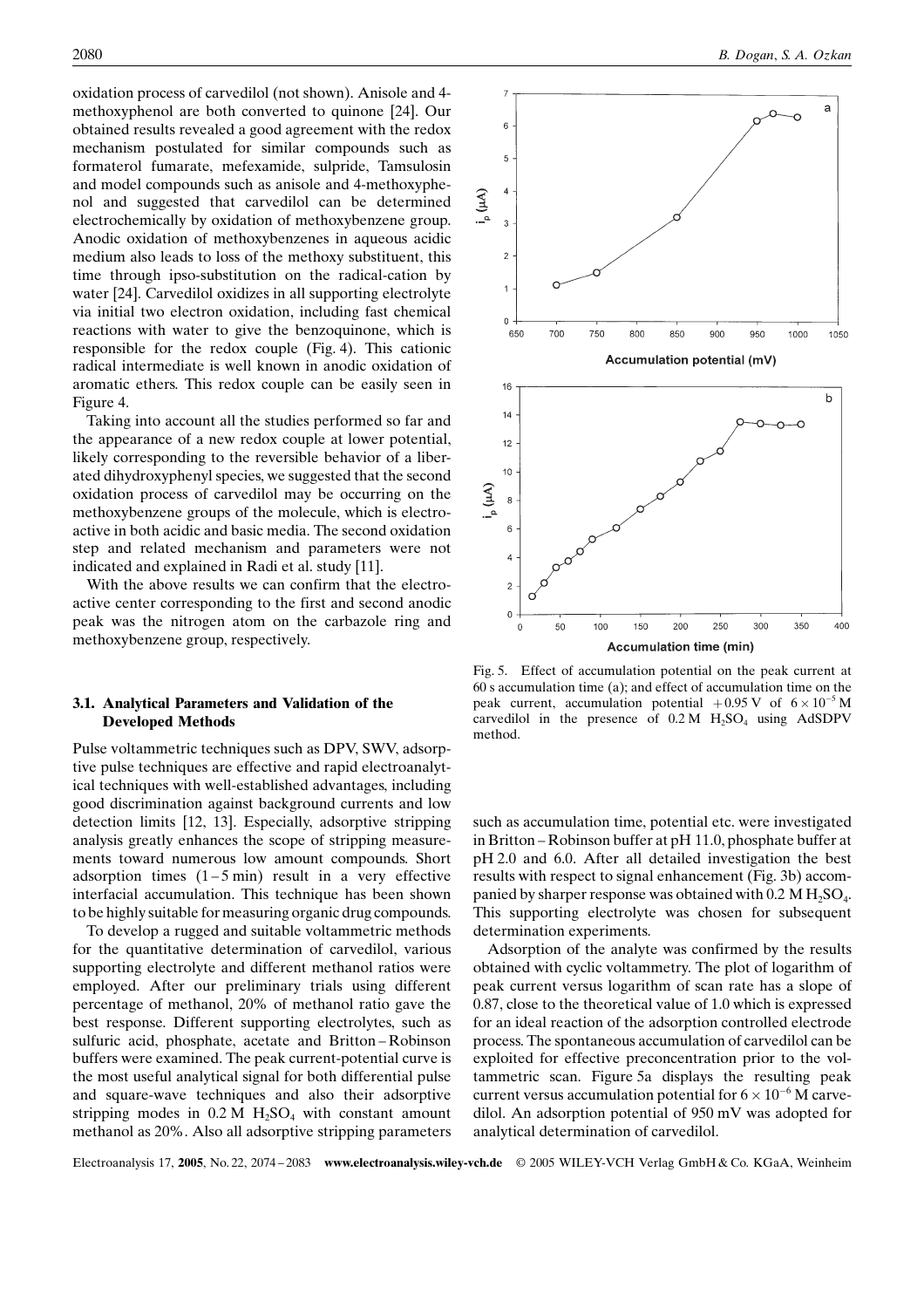|                                          | AdSDPV                                |                                       | AdSSWV                                |                                       |
|------------------------------------------|---------------------------------------|---------------------------------------|---------------------------------------|---------------------------------------|
|                                          | Supporting electrolyte                | Serum                                 | Supporting electrolyte                | Serum                                 |
| Measured potential $(V)$                 | 1.22                                  | 1.22                                  | 1.26                                  | 1.26                                  |
| Linearity range $(M)$                    | $2 \times 10^{-7} - 2 \times 10^{-5}$ | $2 \times 10^{-7} - 1 \times 10^{-5}$ | $2 \times 10^{-7} - 2 \times 10^{-5}$ | $2 \times 10^{-7} - 1 \times 10^{-5}$ |
| Slope ( $\mu$ A M <sup>-1</sup> )        | $1.74 \times 10^{6}$                  | $2.77 \times 10^{6}$                  | $2.84 \times 10^{6}$                  | $4.43 \times 10^{6}$                  |
| Intercept $(\mu A)$                      | $-0.241$                              | $-0.129$                              | $-0.577$                              | $-0.830$                              |
| Correlation coefficient                  | 0.999                                 | 0.999                                 | 0.999                                 | 0.999                                 |
| SE of slope                              | $1.565 \times 10^{4}$                 | $2.85 \times 10^{4}$                  | $3.08 \times 10^{4}$                  | $4.06 \times 10^{4}$                  |
| SE of intercept                          | 0.118                                 | 0.134                                 | 0.231                                 | 0.191                                 |
| LOD(M)                                   | $2.06 \times 10^{-9}$                 | $5.99 \times 10^{-8}$                 | $2.37 \times 10^{-9}$                 | $5.95 \times 10^{-8}$                 |
| LOO(M)                                   | $6.86 \times 10^{-9}$                 | $2.00 \times 10^{-7}$                 | $7.88 \times 10^{-9}$                 | $1.98 \times 10^{-7}$                 |
| Repeatability of peak current (RSD%)     | 0.24                                  | 0.71                                  | 0.81                                  | 0.68                                  |
| Repeatability of peak potential (RSD%)   | 0.15                                  | 0.14                                  | 0.28                                  | 0.20                                  |
| Reproducibility of peak current (RSD%)   | 0.68                                  | 0.91                                  | 0.998                                 | 0.70                                  |
| Reproducibility of peak potential (RSD%) | 0.18                                  | 0.23                                  | 0.35                                  | 0.28                                  |

Table 1. Regression and necessary validation data of the calibration lines of carvedilol by AdSDPV and AdSSWV in supporting electrolyte and human serum.

Figure 5b shows the resulting peak current vs. preconcentration time profile for  $6 \times 10^{-6}$  M carvedilol. The rapid increase of the current observed at short preconcentration time, is followed by a leveling-off. The plots do not pass through the origin possibly because of the strong adsorption of the analyte at the electrode surface at the equilibrium time, which was fixed at 10 s. Hence to maximum sensitivity, a 275 s accumulation time was used for subsequent quantitative determinations with both AdSDPV and AdSSWV methods. However, the ultimate choice of accumulation time should depend on the concentration range studies. The obtained AdSDPV and AdSSWV curves for accumulation potential and time effects were found similar. For this reason, only AdSDPV curves were given as Figure 5.

The peak current-potential curve is the most useful analytical signal for both AdSDPV and AdSSWV techniques. The two calibration curves obtained from both techniques for carvedilol determination following preconcentration for selected time were established applying the developed procedures. A linear relation in the concentration range between  $2 \times 10^{-7}$  and  $2 \times 10^{-5}$  M was found, indicating that the response was adsorption controlled in this range. Above this concentration  $(3 \times 10^{-5} \text{ M})$  a loss of linearity was observed. The characteristics of the calibration plots are summarized in Table 1.

Validation of the procedures for the quantitative assay of carvedilol was examined via evaluation of the limit of detection  $(LOD)$ , limit of quantification  $(LOO)$ , repeatability (within-day), reproducibility (between-day), specificity, recovery, precision and accuracy. The low values of SE of slope and intercept and greater than 0.999 correlation coefficient, established the precision of the proposed methods. Several approaches are given in the ICH guideline to determine the LOD and LOQ values.

In this study LOD and LOQ values for carvedilol following preconcentration time period were calculated (Table 1) using the following equations [15, 16]:

The abbreviation of s is the standard deviation of the peak currents (three runs) and  $m$  is the slope of the related calibration curve. Both LOD and LOQ values confirmed the sensitivity of the proposed methods. The precision of the method was evaluated by repeating five experiments on the same day in the same standard solutions (repeatability) and over two weeks from the different standard solutions (reproducibility) repeating the experiments for five times [15, 16]. To study these experiments the chosen concentration was  $8 \times 10^{-6}$  M. The results were given in Table 1. The within day and between day precision, accuracy and reproducibility were determined as the RSD% and mean value and the results were shown in Table 1. Precision, accuracy; and reproducibility results shown in Table 1 demonstrate good precision, accuracy and reproducibility.

The stability of the reference substance and sample solutions was checked by analyzing a prepared standard solution of carvedilol in supporting electrolyte aged at  $+4^{\circ}$ C, in the dark against a sample freshly prepared. The results demonstrated that the working reference solutions were stable for up to 3 weeks. The carvedilol response for the assay reference solutions over 3 weeks did not change considerably.

When working on standard solutions, and according to the obtained validation parameters, results encourage the use of the proposed methods described for the assay of carvedilol in pharmaceutical dosage forms and spiked human serum samples.

## 3.2. Determination of Carvedilol Tablets

On the basis of above results, both AdSDPV and AdSSWV methods were applied to the direct determination of carvedilol tablets, using related calibration straight lines without any sample extraction or filtration and after an adequate dilutions. The results obtained from the analysis of tablet dosage forms are summarized in Table 2. These

 $LOD = 3$  s/m  $LOO = 10$  s/m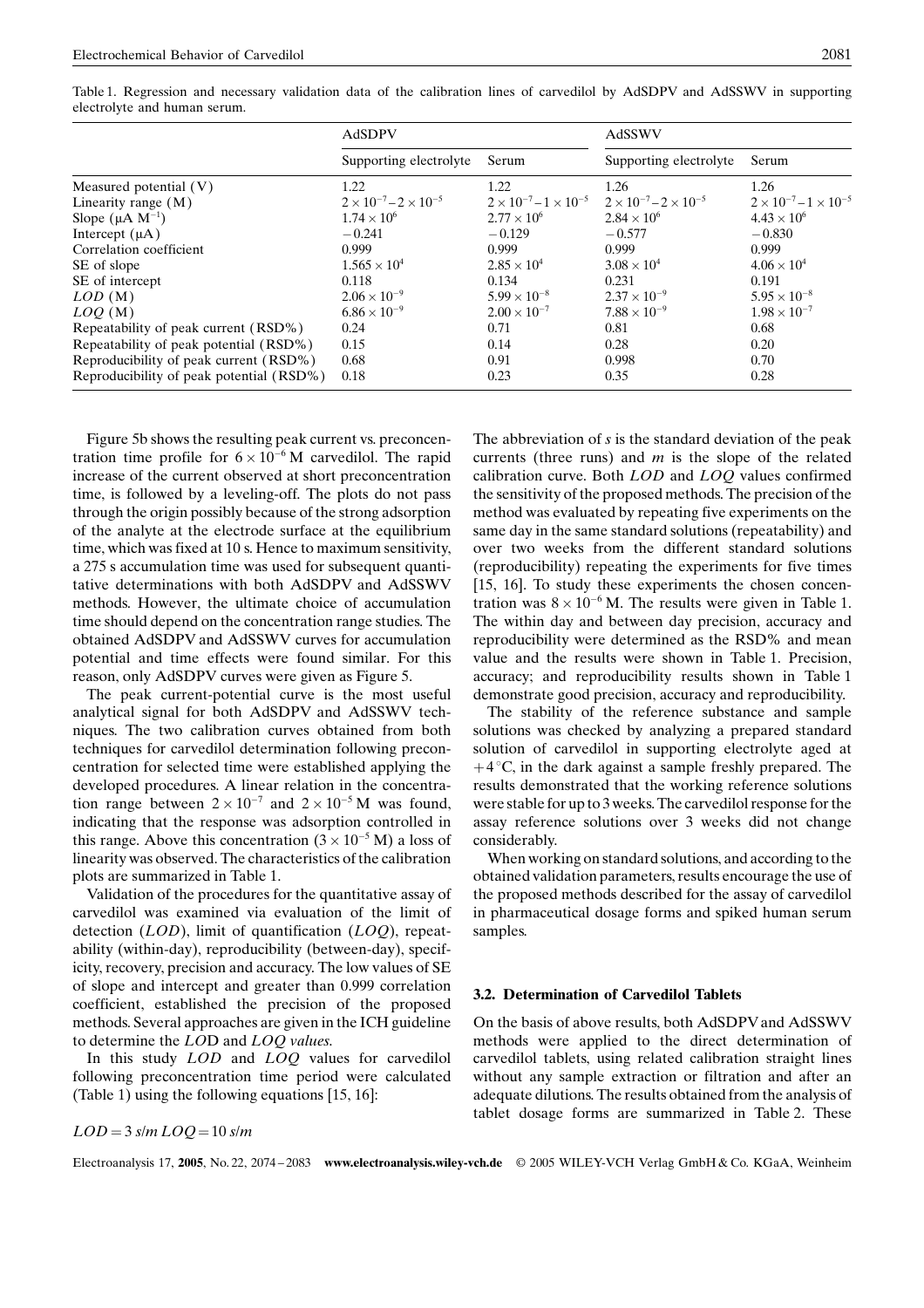Table 2. Results of the assay from the dosage forms and the recovery analysis of carvedilol in tablets.

|                       | AdSDPV  | AdSSWV  |
|-----------------------|---------|---------|
| Labeled $(mg)$        | 25.00   | 25.00   |
| Amount found (mg) [a] | 25.04   | 25.06   |
| RSD %                 | 1.03    | 1.16    |
| Bias %                | $-0.16$ | $-0.24$ |
| $Added$ (mg)          | 10.00   | 10.00   |
| Found $(mg)$ [a]      | 9.99    | 10.03   |
| Recovery %            | 99.93   | 100.26  |
| Bias %                | 0.10    | $-0.30$ |
| RSD % of recovery     | 0.28    | 0.35    |

[a] Each value is the mean of five experiments.

results show that the proposed methods were successfully applied for the assay of carvedilol in its tablet dosage forms.

The accuracy of the method was determined by its recovery using the standard addition method. Recovery studies were realized after the addition of known amounts of the pure drug to various pre-analyzed formulation of carvedilol. Recovery experiments using the developed assay procedure further indicated the absence of interference from commonly encountered pharmaceutical excipients used in the selected formulation (Table 2). These results reveal that both methods had adequate precision and accuracy and consequently can be applied to the determination of carvedilol in tablets without any interference from the excipients.

## 3.3. Determination of Carvedilol in Spiked Human Serum Samples

Methanol and acetonitrile were tried as a serum denaturizing and precipitating agents. The best results were obtained using 1.0 mL acetonitrile for about 1 mL serum  $(1:1; v/v)$ . No extraction steps other than centrifugal protein separation were required prior to the assay of drug. The measurements of carvedilol in human serum samples were performed as described in Section 2. The characteristics of calibration plots for assay of the spiked serum samples at selected accumulation duration are reported in Table 1. The necessary validation parameters such as LOD, LOQ, repeatability, reproducibility etc. was shown in Table 1. Figure 6 shows the response of some selected concentrations of carvedilol. Typical AdSDPV and AdSSWV curves of carvedilol are shown in Figures 6a and 6b, respectively. As can be seen in Figure 6, no oxidation compounds, and no extra noise and endogenous substances peaks present in biological material peak occurred in the potential range where the analytical peak appeared. Obtained recovery results of spiked human serum samples were given in Table 3. Analysis of drug compounds from biological samples usually requires extensive time-consuming sample preparation, use of expensive organic solvents and other chemicals.

Table 3. Application of the AdSDPV and AdSSWV methods to the determination of carvedilol in spiked serum samples.

|                    | AdSDPV                | AdSSWV                |
|--------------------|-----------------------|-----------------------|
| Added (M)          | $8\times10^{-6}$      | $8\times10^{-6}$      |
| n                  |                       |                       |
| Found (M)          | $7.99 \times 10^{-6}$ | $7.97 \times 10^{-6}$ |
| Average recovery % | 99.88                 | 99.63                 |
| RSD %              | 0.65                  | 0.49                  |
| Bias %             | 0.13                  | 0.38                  |



Fig. 6. AdSDPV (a) and AdSSWV(b) obtained for the determination in spiked serum. 1) Blank; 2)  $6 \times 10^{-7}$  M; 3)  $1 \times 10^{-6}$  M; 4)  $4 \times 10^{-6}$  M; 5)  $8 \times 10^{-6}$  M carvedilol sample in 0.2 M H<sub>2</sub>SO<sub>4</sub> with constant amount methanol (20%).